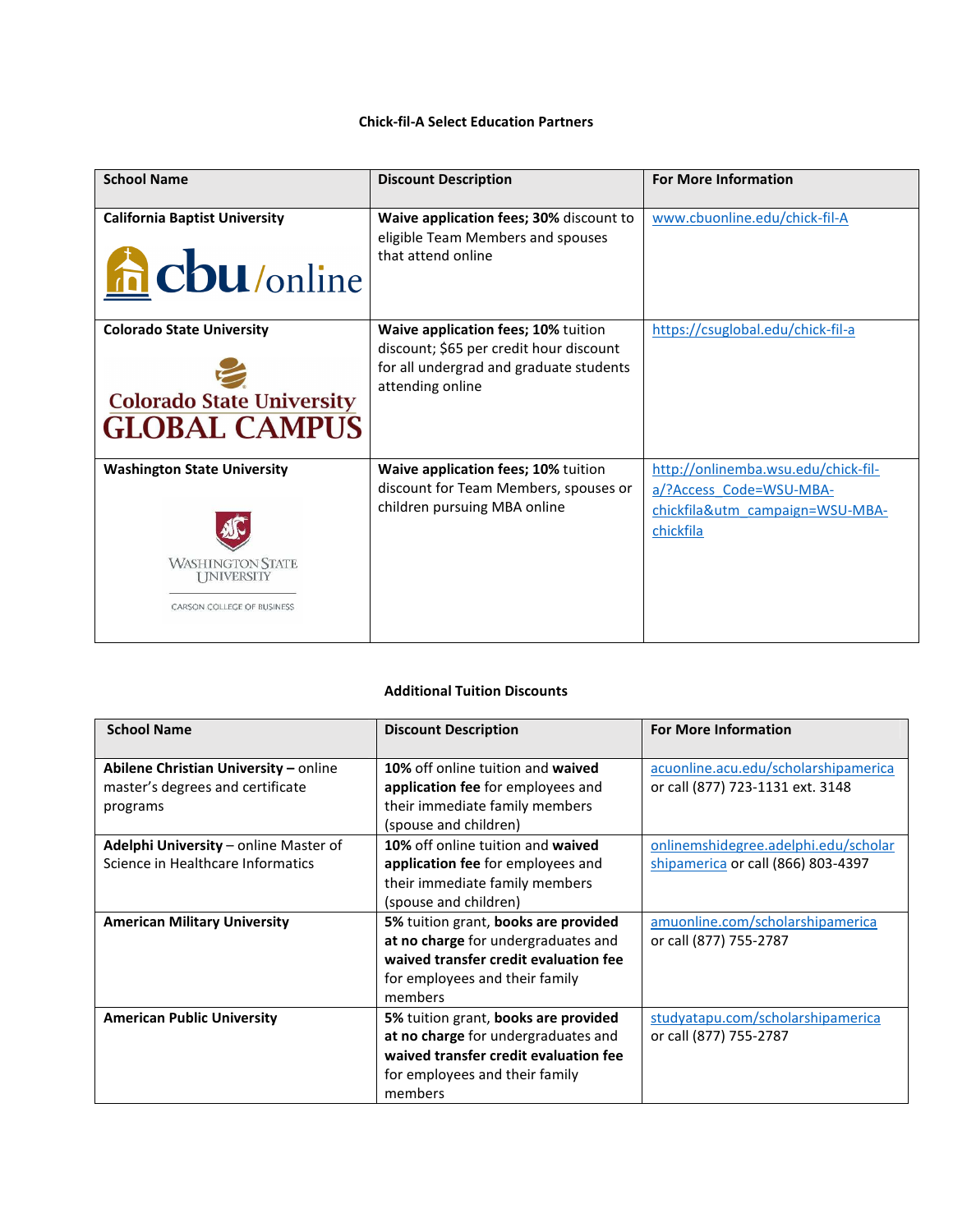| Aurora University - online degree            | 10% tuition reduction for employees     | partnerplus.learninghouse.com/schola         |
|----------------------------------------------|-----------------------------------------|----------------------------------------------|
| programs                                     |                                         | rship-america or call (855) 815-0067         |
| Boston University - online Certificate in    | 10% tuition reduction for employees     | www.allcampus.com/workforce-                 |
| <b>Paralegal Studies</b>                     | and their family members                | alliances/scholarshipamerica/                |
|                                              |                                         | or call (855) 887-7642                       |
| Brandeis University - online graduate        | \$4,600 or \$6,400 scholarship          | www.allcampus.com/workforce-                 |
| programs in Informatics                      | depending the program for employees     | alliances/scholarshipamerica/                |
|                                              | and their family members                | or call (855) 722-5120                       |
| <b>Brandman University</b>                   | 10% tuition reduction scholarship for   | www.brandman.edu/scholarship-                |
|                                              | employees in Undergraduate,             | america or call (949) 491-6855               |
|                                              | Graduate, Doctorate and Professional    |                                              |
|                                              | Development Programs                    |                                              |
| <b>Broadview University</b>                  | 10% tuition discount for employees      | www.broadviewuniversity.edu/landing          |
|                                              |                                         | -pages/scholarship-management-               |
|                                              |                                         | services or call (877) 480-3335              |
| <b>California State University, Monterey</b> | 10% tuition discount for employees      | emba.csumb.edu/scholarshipamerica            |
| Bay (CSUMB) - online Executive MBA           | and their immediate family members      | or call (866) 757-5172                       |
| and Traditional MBA programs                 | (spouses, domestic partners, parents,   |                                              |
|                                              | siblings, and children)                 |                                              |
| Campbellsville University - online           | 10% tuition reduction for employees     | partnerplus.learninghouse.com/schola         |
| degree programs                              |                                         | rship-america or call (855) 815-0067         |
| Case Western Reserve University -            | 10% tuition discount for employees      | online-engineering.case.edu/SA/              |
| online Engineering Master's degrees          | and their immediate family members      | or call (855) 976-4004                       |
|                                              | (spouses, domestic partners, parents,   |                                              |
|                                              | siblings, and children)                 |                                              |
| Case Western Reserve University -            | 10% off tuition with no application fee | socialworkdegree.case.edu/scholarship        |
| online Master of Science in Social           | for employees and their immediate       | america or call (877) 807-7824 ext.          |
| Administration                               | family members (spouse or child)        | 4745                                         |
| College of Saint Elizabeth - degree and      | 20% tuition savings for client          | www.cse.edu/admissions/educational-          |
| certificate programs                         | employees and a waived application      | partnerships/scholarship-america-            |
|                                              | fee                                     | client                                       |
| Collegis Education - online programs at a    | Up to 10% off tuition and grant money   | CollegisEducationNetwork.com - enter         |
| nationwide network of over 20 colleges       | with applicable programs for            | <b>Collegis Education</b> as employer's name |
| and universities                             | employees and their immediate family    | to get started or call (952) 806-4664        |
|                                              | members (children, step-children,       |                                              |
|                                              | spouses and domestic partners)          |                                              |
| Concordia University Texas - online          | 10% tuition reduction for employees     | partnerplus.learninghouse.com/schola         |
| undergraduate and graduate degrees           |                                         | rship-america or call (855) 815-0067         |
| <b>Excelsior College</b>                     | 15% tuition reduction for employees     | www.excelsior.edu/web/partners/scho          |
|                                              | and their spouses/domestic partners     | larship-america or call 888-647-2388         |
|                                              |                                         | ext. 2                                       |
| Grace College - online degree programs       | 10% tuition reduction for employees     | partnerplus.learninghouse.com/schola         |
|                                              |                                         | rship-america or call (855) 815-0067         |
| <b>Globe University</b>                      | 10% tuition discount for employees      | www.globeuniversity.edu/landing-             |
|                                              |                                         | pages/scholarship-management-                |
|                                              |                                         | services/ or call (877) 303-6060             |
| Hofstra University - online Master of        | Up to \$3,500 in employee scholarships  | healthlaw.hofstra.edu/ScholarshipAme         |
| Arts and Master of Laws in Health Law        | and waived application fee for          | rica or call (855) 424-0290                  |
| and Policy                                   | employees and their immediate           |                                              |
|                                              | family members (spouse and child)       |                                              |
| Husson University - online degree            | 10% tuition reduction for employees     | partnerplus.learninghouse.com/schola         |
| programs                                     |                                         | rship-america or call (855) 815-0067         |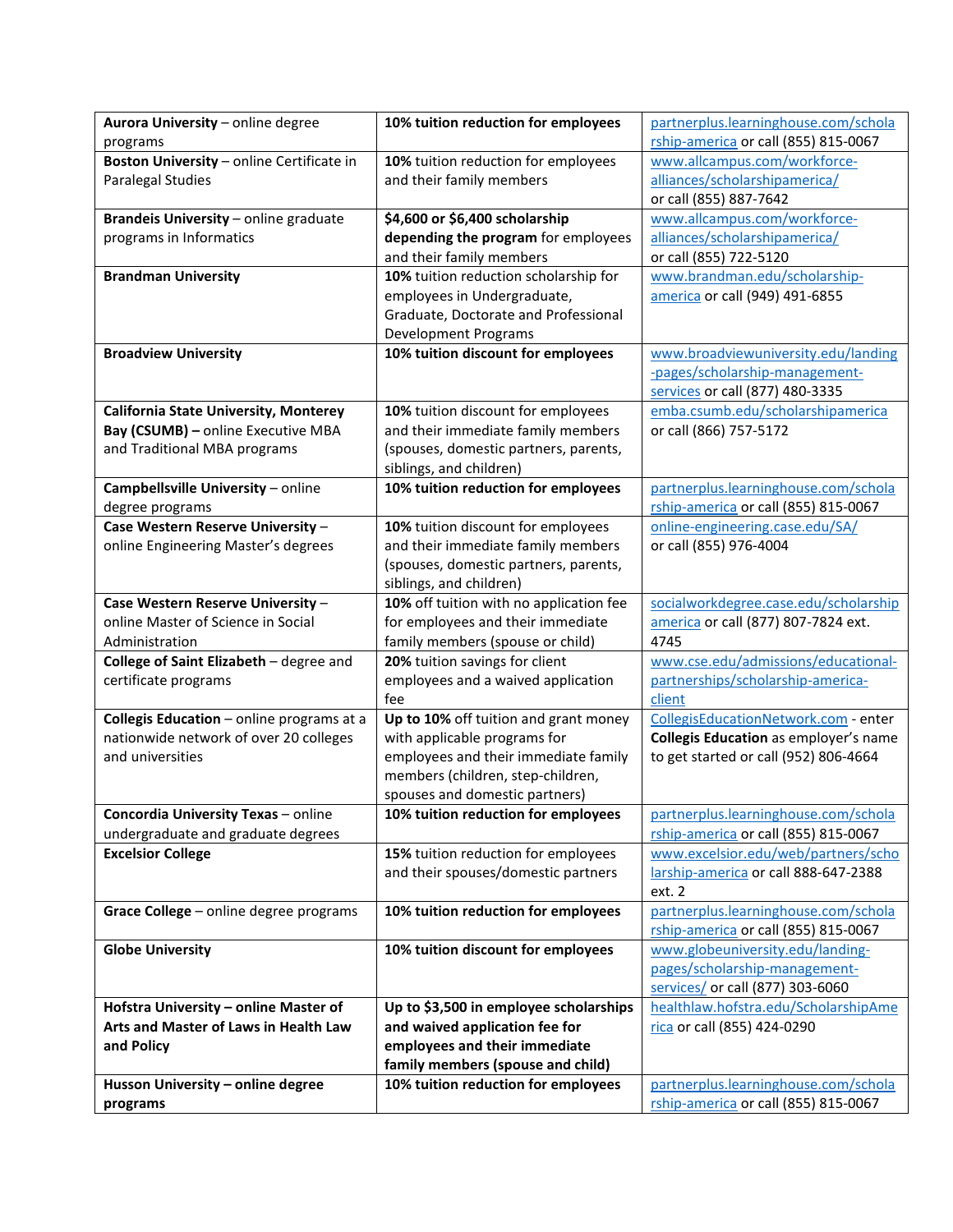| Indiana Wesleyan University - Adult            | 10% tuition discount for employees     | www.indwes.edu/scholarship-           |
|------------------------------------------------|----------------------------------------|---------------------------------------|
| <b>Education Programs</b>                      | and immediate family members           | management-services or call (866)     |
|                                                |                                        | 468-6498                              |
| <b>Kaplan University</b>                       | 14% tuition grant and waived           | scholarshipmanagement.kaplan.edu      |
|                                                | application fee as well as 10% off     | or call (866) 583-6765                |
|                                                | Kaplan's standard retail rates across  |                                       |
|                                                | PSAT, ACT, SAT and GED Test Prep       |                                       |
|                                                | Self-Paced suite of offerings          |                                       |
| King University - online degree                | 10% tuition reduction for employees    | partnerplus.learninghouse.com/schola  |
| programs                                       |                                        | rship-america or call (855) 815-0067  |
| Lawrence Tech University - online              | 10% tuition pricing reduction for      | www.allcampus.com/workforce-          |
| degree programs in Architecture and            | employees and their family members     | alliances/scholarshipamerica/ or call |
| <b>Engineering</b>                             |                                        | (855) 830-3545                        |
| Lesley University - online degree              | 10% tuition reduction for employees    | partnerplus.learninghouse.com/schola  |
| programs                                       |                                        | rship-america or call (855) 815-0067  |
| Lynn University - online MBA program           | 10% tuition reduction for employees    | www.allcampus.com/workforce-          |
|                                                | and their family members               | alliances/scholarshipamerica/ or call |
|                                                |                                        | (877) 921-9243                        |
| Marylhurst University - select online          | \$2,800 off tuition and waived         | onlinedegrees.marylhurst.edu/scholars |
| bachelor's and master's degrees                | application fee for employees and      | hipamerica or call (866) 665-4182     |
|                                                | their immediate family members         |                                       |
|                                                | (spouse and child)                     |                                       |
| Maryville University - online Master of        | Up to \$2,700 in employee scholarships | onlinemba.maryville.edu/ScholarshipA  |
| <b>Business Administration</b>                 | and waived application fee for         | merica or call (877) 813-8422         |
|                                                | employees and their immediate          |                                       |
|                                                | family members (spouse and child)      |                                       |
| <b>Minnesota School of Business</b>            | 10% tuition discount for employees     | www.msbcollege.edu/landing-           |
|                                                |                                        | page/scholarship-management-          |
|                                                |                                        | services/ or call (877) 655-7676      |
| Norwich University - online master's           | 10% off online tuition and waived      | graduate.norwich.edu/scholarshipame   |
| degrees                                        | application fee for employees and      | rica or call (800) 460-5597 ext. 3169 |
|                                                | their immediate family members         |                                       |
|                                                | (defined as spouse/life partner and    |                                       |
|                                                | children)                              |                                       |
| <b>Ottawa University</b>                       | 10% tuition discount for employees     | www.transferadvantage.com/Scholars    |
|                                                |                                        | hipAmerica or call (262) 785-5103     |
| <b>Pepperdine University (Graziadio School</b> | 10% off tuition and waived             | mbaonline.pepperdine.edu/scholarshi   |
|                                                |                                        |                                       |
| of Business & Management) - online             | application fee                        | pamerica or call (877) 615-0148       |
| <b>MBA</b> program                             |                                        |                                       |
| Point Park University - online degree          | 10% tuition reduction for employees    | partnerplus.learninghouse.com/schola  |
| programs                                       |                                        | rship-america or call (855) 815-0067  |
|                                                |                                        |                                       |
| <b>Post University</b>                         | 10 % tuition grant for employees and   | www.post.edu/scholarshipmgt or call   |
|                                                | their immediate family members         | (800) 345-2562                        |
|                                                | (defined as spouses and children)      |                                       |
|                                                |                                        |                                       |
| <b>Rasmussen College</b>                       | Up to 10% off tuition for employees    | rasmussen.edu/clp/rasbenefit or call  |
|                                                | and their immediate family members     | (952) 806-4664                        |
|                                                | (children, step-children, spouses and  |                                       |
|                                                | domestic partners)                     |                                       |
|                                                |                                        |                                       |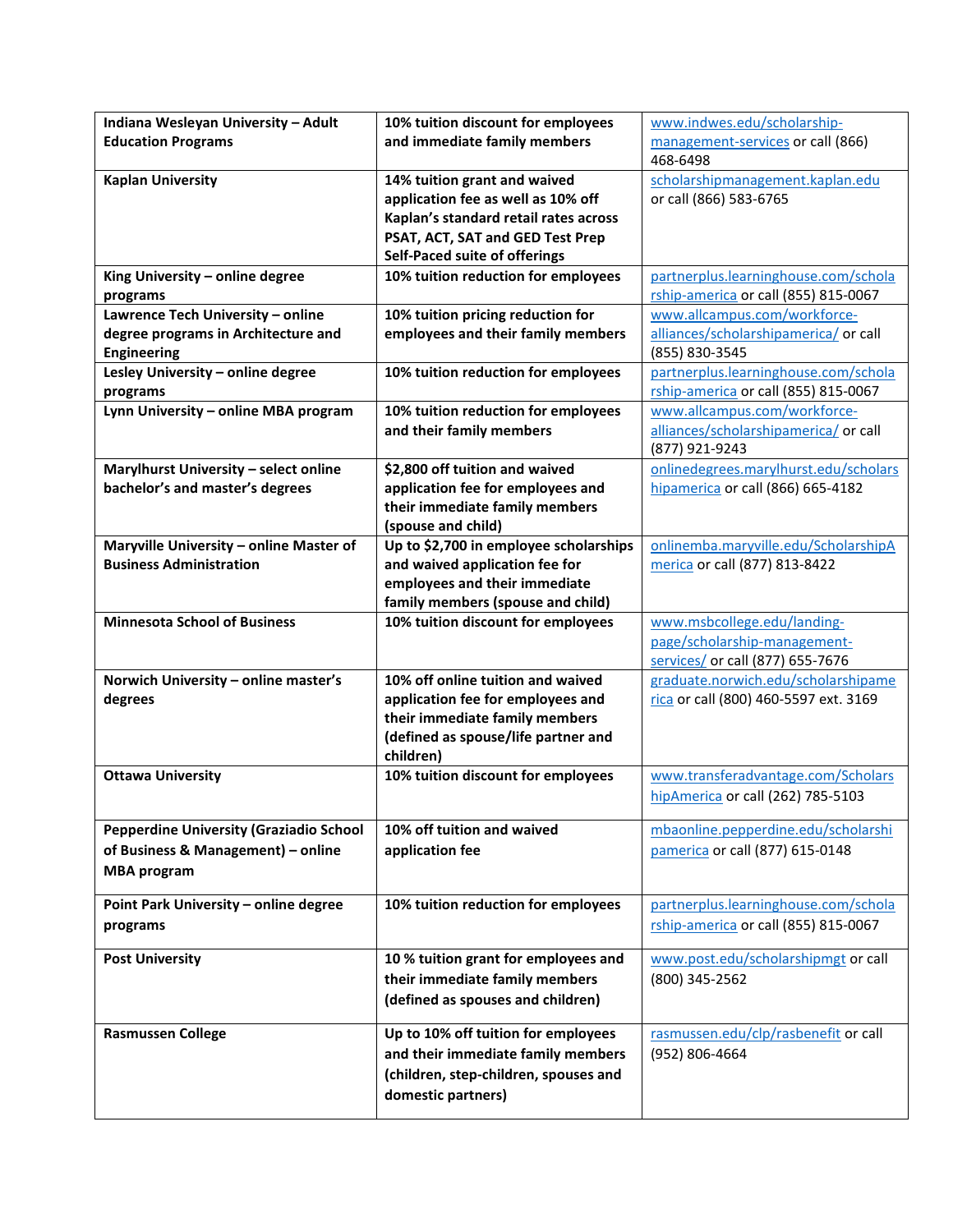| alliances/scholarshipamerica/ or call<br>of Health Science or Master of Human<br>and their family members<br>(877) 989-5470<br><b>Resource Management programs</b><br>15% discount for employees<br>www.workforcecenter.slu.edu/scholar<br>Saint Louis University's Center for<br><b>Workforce &amp; Organizational</b><br>shipamerica.jsp or call (314) 977-3226<br>Development - training and certification<br>courses<br>Sophia<br>\$80 tuition reduction on Sophia<br>www.sophia.org/scholarship-america<br>courses for college credit for<br>or call (800) 341-0327<br>employees and their immediate<br>family members<br>Southeastern University - online<br>partnerplus.learninghouse.com/schola<br>10% tuition reduction for employees<br>undergraduate and graduate degrees<br>rship-america or call (855) 815-0067<br>The George Washington University -<br>10% tuition reduction for employees<br>cyberoperationsmasters.online.gwu.ed<br>online Master of Professional Studies in<br>and their immediate family members<br>u/SA or call (877) 431-1440<br><b>Security and Safety Leadership Program</b><br>www.allcampus.com/workforce-<br>alliances/scholarshipamerica/ or call<br>- online Master of Science in<br><b>Engineering Management and in</b><br>(877) 221-9868<br><b>Systems Engineering programs</b><br>www.allcampus.com/workforce-<br>The University of Arizona College of<br>10% tuition reduction for employees<br>alliances/scholarshipamerica/ or call<br>Engineering - online master's and<br>and their family members<br>(855) 713-2271<br>graduate certificate programs<br>Touro University Worldwide - online<br>partnerplus.learninghouse.com/schola<br>10% tuition reduction for employees<br>rship-america or call (855) 815-0067<br>degree programs<br>Trident University International - online<br>Up to 36% tuition savings and waived<br>www.trident.edu/scholarship-<br>Bachelor's, Master's and Doctoral<br>application fees for employees and<br>management-services or call (844)<br>their immediate family members<br>697-7567<br>programs<br>10% off online tuition and waived<br>University of Alabama at Birmingham -<br>accounting.businessdegrees.uab.edu/s<br>online bachelor's and master's<br>application fee for employees and<br>cholarshipamerica or call (877) 830-<br>their immediate family members<br>7368 ext. 3329<br><b>Accounting degree programs</b><br>(defined as spouse/life partner and<br>children)<br>University of California, Riverside -<br>10% off online tuition and waived<br>www.engineeringonline.ucr.edu/Schol<br>online Master of Science in Engineering<br>application fee for employees and<br>arshipAmerica or call (888) 829-9349<br>specializations<br>their immediate family members<br>University of California San Francisco -<br>\$5,000 tuition discount for employees<br>healthleadership.ucsf.edu or call (877)<br>online Master of Science in Healthcare<br>and their immediate family members<br>481-2050<br>(spouses, domestic partners, parents,<br>Administration and Interprofessional<br>siblings, and children)<br>Leadership<br>University of Florida - select online<br>Up to 10% tuition reduction for<br>www.allcampus.com/workforce- | Saint Francis University - online Master | 10% tuition reduction for employees | www.allcampus.com/workforce-          |
|---------------------------------------------------------------------------------------------------------------------------------------------------------------------------------------------------------------------------------------------------------------------------------------------------------------------------------------------------------------------------------------------------------------------------------------------------------------------------------------------------------------------------------------------------------------------------------------------------------------------------------------------------------------------------------------------------------------------------------------------------------------------------------------------------------------------------------------------------------------------------------------------------------------------------------------------------------------------------------------------------------------------------------------------------------------------------------------------------------------------------------------------------------------------------------------------------------------------------------------------------------------------------------------------------------------------------------------------------------------------------------------------------------------------------------------------------------------------------------------------------------------------------------------------------------------------------------------------------------------------------------------------------------------------------------------------------------------------------------------------------------------------------------------------------------------------------------------------------------------------------------------------------------------------------------------------------------------------------------------------------------------------------------------------------------------------------------------------------------------------------------------------------------------------------------------------------------------------------------------------------------------------------------------------------------------------------------------------------------------------------------------------------------------------------------------------------------------------------------------------------------------------------------------------------------------------------------------------------------------------------------------------------------------------------------------------------------------------------------------------------------------------------------------------------------------------------------------------------------------------------------------------------------------------------------------------------------------------------------------------------------------------------------------------------------------------------------------------------------------------------------------------------------------------------------------------------------------------------------------------------|------------------------------------------|-------------------------------------|---------------------------------------|
|                                                                                                                                                                                                                                                                                                                                                                                                                                                                                                                                                                                                                                                                                                                                                                                                                                                                                                                                                                                                                                                                                                                                                                                                                                                                                                                                                                                                                                                                                                                                                                                                                                                                                                                                                                                                                                                                                                                                                                                                                                                                                                                                                                                                                                                                                                                                                                                                                                                                                                                                                                                                                                                                                                                                                                                                                                                                                                                                                                                                                                                                                                                                                                                                                                                   |                                          |                                     |                                       |
|                                                                                                                                                                                                                                                                                                                                                                                                                                                                                                                                                                                                                                                                                                                                                                                                                                                                                                                                                                                                                                                                                                                                                                                                                                                                                                                                                                                                                                                                                                                                                                                                                                                                                                                                                                                                                                                                                                                                                                                                                                                                                                                                                                                                                                                                                                                                                                                                                                                                                                                                                                                                                                                                                                                                                                                                                                                                                                                                                                                                                                                                                                                                                                                                                                                   |                                          |                                     |                                       |
|                                                                                                                                                                                                                                                                                                                                                                                                                                                                                                                                                                                                                                                                                                                                                                                                                                                                                                                                                                                                                                                                                                                                                                                                                                                                                                                                                                                                                                                                                                                                                                                                                                                                                                                                                                                                                                                                                                                                                                                                                                                                                                                                                                                                                                                                                                                                                                                                                                                                                                                                                                                                                                                                                                                                                                                                                                                                                                                                                                                                                                                                                                                                                                                                                                                   |                                          |                                     |                                       |
|                                                                                                                                                                                                                                                                                                                                                                                                                                                                                                                                                                                                                                                                                                                                                                                                                                                                                                                                                                                                                                                                                                                                                                                                                                                                                                                                                                                                                                                                                                                                                                                                                                                                                                                                                                                                                                                                                                                                                                                                                                                                                                                                                                                                                                                                                                                                                                                                                                                                                                                                                                                                                                                                                                                                                                                                                                                                                                                                                                                                                                                                                                                                                                                                                                                   |                                          |                                     |                                       |
|                                                                                                                                                                                                                                                                                                                                                                                                                                                                                                                                                                                                                                                                                                                                                                                                                                                                                                                                                                                                                                                                                                                                                                                                                                                                                                                                                                                                                                                                                                                                                                                                                                                                                                                                                                                                                                                                                                                                                                                                                                                                                                                                                                                                                                                                                                                                                                                                                                                                                                                                                                                                                                                                                                                                                                                                                                                                                                                                                                                                                                                                                                                                                                                                                                                   |                                          |                                     |                                       |
|                                                                                                                                                                                                                                                                                                                                                                                                                                                                                                                                                                                                                                                                                                                                                                                                                                                                                                                                                                                                                                                                                                                                                                                                                                                                                                                                                                                                                                                                                                                                                                                                                                                                                                                                                                                                                                                                                                                                                                                                                                                                                                                                                                                                                                                                                                                                                                                                                                                                                                                                                                                                                                                                                                                                                                                                                                                                                                                                                                                                                                                                                                                                                                                                                                                   |                                          |                                     |                                       |
|                                                                                                                                                                                                                                                                                                                                                                                                                                                                                                                                                                                                                                                                                                                                                                                                                                                                                                                                                                                                                                                                                                                                                                                                                                                                                                                                                                                                                                                                                                                                                                                                                                                                                                                                                                                                                                                                                                                                                                                                                                                                                                                                                                                                                                                                                                                                                                                                                                                                                                                                                                                                                                                                                                                                                                                                                                                                                                                                                                                                                                                                                                                                                                                                                                                   |                                          |                                     |                                       |
|                                                                                                                                                                                                                                                                                                                                                                                                                                                                                                                                                                                                                                                                                                                                                                                                                                                                                                                                                                                                                                                                                                                                                                                                                                                                                                                                                                                                                                                                                                                                                                                                                                                                                                                                                                                                                                                                                                                                                                                                                                                                                                                                                                                                                                                                                                                                                                                                                                                                                                                                                                                                                                                                                                                                                                                                                                                                                                                                                                                                                                                                                                                                                                                                                                                   |                                          |                                     |                                       |
|                                                                                                                                                                                                                                                                                                                                                                                                                                                                                                                                                                                                                                                                                                                                                                                                                                                                                                                                                                                                                                                                                                                                                                                                                                                                                                                                                                                                                                                                                                                                                                                                                                                                                                                                                                                                                                                                                                                                                                                                                                                                                                                                                                                                                                                                                                                                                                                                                                                                                                                                                                                                                                                                                                                                                                                                                                                                                                                                                                                                                                                                                                                                                                                                                                                   |                                          |                                     |                                       |
|                                                                                                                                                                                                                                                                                                                                                                                                                                                                                                                                                                                                                                                                                                                                                                                                                                                                                                                                                                                                                                                                                                                                                                                                                                                                                                                                                                                                                                                                                                                                                                                                                                                                                                                                                                                                                                                                                                                                                                                                                                                                                                                                                                                                                                                                                                                                                                                                                                                                                                                                                                                                                                                                                                                                                                                                                                                                                                                                                                                                                                                                                                                                                                                                                                                   |                                          |                                     |                                       |
|                                                                                                                                                                                                                                                                                                                                                                                                                                                                                                                                                                                                                                                                                                                                                                                                                                                                                                                                                                                                                                                                                                                                                                                                                                                                                                                                                                                                                                                                                                                                                                                                                                                                                                                                                                                                                                                                                                                                                                                                                                                                                                                                                                                                                                                                                                                                                                                                                                                                                                                                                                                                                                                                                                                                                                                                                                                                                                                                                                                                                                                                                                                                                                                                                                                   |                                          |                                     |                                       |
|                                                                                                                                                                                                                                                                                                                                                                                                                                                                                                                                                                                                                                                                                                                                                                                                                                                                                                                                                                                                                                                                                                                                                                                                                                                                                                                                                                                                                                                                                                                                                                                                                                                                                                                                                                                                                                                                                                                                                                                                                                                                                                                                                                                                                                                                                                                                                                                                                                                                                                                                                                                                                                                                                                                                                                                                                                                                                                                                                                                                                                                                                                                                                                                                                                                   |                                          |                                     |                                       |
|                                                                                                                                                                                                                                                                                                                                                                                                                                                                                                                                                                                                                                                                                                                                                                                                                                                                                                                                                                                                                                                                                                                                                                                                                                                                                                                                                                                                                                                                                                                                                                                                                                                                                                                                                                                                                                                                                                                                                                                                                                                                                                                                                                                                                                                                                                                                                                                                                                                                                                                                                                                                                                                                                                                                                                                                                                                                                                                                                                                                                                                                                                                                                                                                                                                   |                                          |                                     |                                       |
|                                                                                                                                                                                                                                                                                                                                                                                                                                                                                                                                                                                                                                                                                                                                                                                                                                                                                                                                                                                                                                                                                                                                                                                                                                                                                                                                                                                                                                                                                                                                                                                                                                                                                                                                                                                                                                                                                                                                                                                                                                                                                                                                                                                                                                                                                                                                                                                                                                                                                                                                                                                                                                                                                                                                                                                                                                                                                                                                                                                                                                                                                                                                                                                                                                                   |                                          |                                     |                                       |
|                                                                                                                                                                                                                                                                                                                                                                                                                                                                                                                                                                                                                                                                                                                                                                                                                                                                                                                                                                                                                                                                                                                                                                                                                                                                                                                                                                                                                                                                                                                                                                                                                                                                                                                                                                                                                                                                                                                                                                                                                                                                                                                                                                                                                                                                                                                                                                                                                                                                                                                                                                                                                                                                                                                                                                                                                                                                                                                                                                                                                                                                                                                                                                                                                                                   |                                          |                                     |                                       |
|                                                                                                                                                                                                                                                                                                                                                                                                                                                                                                                                                                                                                                                                                                                                                                                                                                                                                                                                                                                                                                                                                                                                                                                                                                                                                                                                                                                                                                                                                                                                                                                                                                                                                                                                                                                                                                                                                                                                                                                                                                                                                                                                                                                                                                                                                                                                                                                                                                                                                                                                                                                                                                                                                                                                                                                                                                                                                                                                                                                                                                                                                                                                                                                                                                                   |                                          |                                     |                                       |
|                                                                                                                                                                                                                                                                                                                                                                                                                                                                                                                                                                                                                                                                                                                                                                                                                                                                                                                                                                                                                                                                                                                                                                                                                                                                                                                                                                                                                                                                                                                                                                                                                                                                                                                                                                                                                                                                                                                                                                                                                                                                                                                                                                                                                                                                                                                                                                                                                                                                                                                                                                                                                                                                                                                                                                                                                                                                                                                                                                                                                                                                                                                                                                                                                                                   |                                          |                                     |                                       |
|                                                                                                                                                                                                                                                                                                                                                                                                                                                                                                                                                                                                                                                                                                                                                                                                                                                                                                                                                                                                                                                                                                                                                                                                                                                                                                                                                                                                                                                                                                                                                                                                                                                                                                                                                                                                                                                                                                                                                                                                                                                                                                                                                                                                                                                                                                                                                                                                                                                                                                                                                                                                                                                                                                                                                                                                                                                                                                                                                                                                                                                                                                                                                                                                                                                   |                                          |                                     |                                       |
|                                                                                                                                                                                                                                                                                                                                                                                                                                                                                                                                                                                                                                                                                                                                                                                                                                                                                                                                                                                                                                                                                                                                                                                                                                                                                                                                                                                                                                                                                                                                                                                                                                                                                                                                                                                                                                                                                                                                                                                                                                                                                                                                                                                                                                                                                                                                                                                                                                                                                                                                                                                                                                                                                                                                                                                                                                                                                                                                                                                                                                                                                                                                                                                                                                                   |                                          |                                     |                                       |
|                                                                                                                                                                                                                                                                                                                                                                                                                                                                                                                                                                                                                                                                                                                                                                                                                                                                                                                                                                                                                                                                                                                                                                                                                                                                                                                                                                                                                                                                                                                                                                                                                                                                                                                                                                                                                                                                                                                                                                                                                                                                                                                                                                                                                                                                                                                                                                                                                                                                                                                                                                                                                                                                                                                                                                                                                                                                                                                                                                                                                                                                                                                                                                                                                                                   |                                          |                                     |                                       |
|                                                                                                                                                                                                                                                                                                                                                                                                                                                                                                                                                                                                                                                                                                                                                                                                                                                                                                                                                                                                                                                                                                                                                                                                                                                                                                                                                                                                                                                                                                                                                                                                                                                                                                                                                                                                                                                                                                                                                                                                                                                                                                                                                                                                                                                                                                                                                                                                                                                                                                                                                                                                                                                                                                                                                                                                                                                                                                                                                                                                                                                                                                                                                                                                                                                   |                                          |                                     |                                       |
|                                                                                                                                                                                                                                                                                                                                                                                                                                                                                                                                                                                                                                                                                                                                                                                                                                                                                                                                                                                                                                                                                                                                                                                                                                                                                                                                                                                                                                                                                                                                                                                                                                                                                                                                                                                                                                                                                                                                                                                                                                                                                                                                                                                                                                                                                                                                                                                                                                                                                                                                                                                                                                                                                                                                                                                                                                                                                                                                                                                                                                                                                                                                                                                                                                                   |                                          |                                     |                                       |
|                                                                                                                                                                                                                                                                                                                                                                                                                                                                                                                                                                                                                                                                                                                                                                                                                                                                                                                                                                                                                                                                                                                                                                                                                                                                                                                                                                                                                                                                                                                                                                                                                                                                                                                                                                                                                                                                                                                                                                                                                                                                                                                                                                                                                                                                                                                                                                                                                                                                                                                                                                                                                                                                                                                                                                                                                                                                                                                                                                                                                                                                                                                                                                                                                                                   |                                          |                                     |                                       |
|                                                                                                                                                                                                                                                                                                                                                                                                                                                                                                                                                                                                                                                                                                                                                                                                                                                                                                                                                                                                                                                                                                                                                                                                                                                                                                                                                                                                                                                                                                                                                                                                                                                                                                                                                                                                                                                                                                                                                                                                                                                                                                                                                                                                                                                                                                                                                                                                                                                                                                                                                                                                                                                                                                                                                                                                                                                                                                                                                                                                                                                                                                                                                                                                                                                   |                                          |                                     |                                       |
|                                                                                                                                                                                                                                                                                                                                                                                                                                                                                                                                                                                                                                                                                                                                                                                                                                                                                                                                                                                                                                                                                                                                                                                                                                                                                                                                                                                                                                                                                                                                                                                                                                                                                                                                                                                                                                                                                                                                                                                                                                                                                                                                                                                                                                                                                                                                                                                                                                                                                                                                                                                                                                                                                                                                                                                                                                                                                                                                                                                                                                                                                                                                                                                                                                                   |                                          |                                     |                                       |
|                                                                                                                                                                                                                                                                                                                                                                                                                                                                                                                                                                                                                                                                                                                                                                                                                                                                                                                                                                                                                                                                                                                                                                                                                                                                                                                                                                                                                                                                                                                                                                                                                                                                                                                                                                                                                                                                                                                                                                                                                                                                                                                                                                                                                                                                                                                                                                                                                                                                                                                                                                                                                                                                                                                                                                                                                                                                                                                                                                                                                                                                                                                                                                                                                                                   |                                          |                                     |                                       |
|                                                                                                                                                                                                                                                                                                                                                                                                                                                                                                                                                                                                                                                                                                                                                                                                                                                                                                                                                                                                                                                                                                                                                                                                                                                                                                                                                                                                                                                                                                                                                                                                                                                                                                                                                                                                                                                                                                                                                                                                                                                                                                                                                                                                                                                                                                                                                                                                                                                                                                                                                                                                                                                                                                                                                                                                                                                                                                                                                                                                                                                                                                                                                                                                                                                   |                                          |                                     |                                       |
|                                                                                                                                                                                                                                                                                                                                                                                                                                                                                                                                                                                                                                                                                                                                                                                                                                                                                                                                                                                                                                                                                                                                                                                                                                                                                                                                                                                                                                                                                                                                                                                                                                                                                                                                                                                                                                                                                                                                                                                                                                                                                                                                                                                                                                                                                                                                                                                                                                                                                                                                                                                                                                                                                                                                                                                                                                                                                                                                                                                                                                                                                                                                                                                                                                                   |                                          |                                     |                                       |
|                                                                                                                                                                                                                                                                                                                                                                                                                                                                                                                                                                                                                                                                                                                                                                                                                                                                                                                                                                                                                                                                                                                                                                                                                                                                                                                                                                                                                                                                                                                                                                                                                                                                                                                                                                                                                                                                                                                                                                                                                                                                                                                                                                                                                                                                                                                                                                                                                                                                                                                                                                                                                                                                                                                                                                                                                                                                                                                                                                                                                                                                                                                                                                                                                                                   |                                          |                                     |                                       |
|                                                                                                                                                                                                                                                                                                                                                                                                                                                                                                                                                                                                                                                                                                                                                                                                                                                                                                                                                                                                                                                                                                                                                                                                                                                                                                                                                                                                                                                                                                                                                                                                                                                                                                                                                                                                                                                                                                                                                                                                                                                                                                                                                                                                                                                                                                                                                                                                                                                                                                                                                                                                                                                                                                                                                                                                                                                                                                                                                                                                                                                                                                                                                                                                                                                   |                                          |                                     |                                       |
|                                                                                                                                                                                                                                                                                                                                                                                                                                                                                                                                                                                                                                                                                                                                                                                                                                                                                                                                                                                                                                                                                                                                                                                                                                                                                                                                                                                                                                                                                                                                                                                                                                                                                                                                                                                                                                                                                                                                                                                                                                                                                                                                                                                                                                                                                                                                                                                                                                                                                                                                                                                                                                                                                                                                                                                                                                                                                                                                                                                                                                                                                                                                                                                                                                                   |                                          |                                     |                                       |
|                                                                                                                                                                                                                                                                                                                                                                                                                                                                                                                                                                                                                                                                                                                                                                                                                                                                                                                                                                                                                                                                                                                                                                                                                                                                                                                                                                                                                                                                                                                                                                                                                                                                                                                                                                                                                                                                                                                                                                                                                                                                                                                                                                                                                                                                                                                                                                                                                                                                                                                                                                                                                                                                                                                                                                                                                                                                                                                                                                                                                                                                                                                                                                                                                                                   |                                          |                                     |                                       |
|                                                                                                                                                                                                                                                                                                                                                                                                                                                                                                                                                                                                                                                                                                                                                                                                                                                                                                                                                                                                                                                                                                                                                                                                                                                                                                                                                                                                                                                                                                                                                                                                                                                                                                                                                                                                                                                                                                                                                                                                                                                                                                                                                                                                                                                                                                                                                                                                                                                                                                                                                                                                                                                                                                                                                                                                                                                                                                                                                                                                                                                                                                                                                                                                                                                   |                                          |                                     |                                       |
|                                                                                                                                                                                                                                                                                                                                                                                                                                                                                                                                                                                                                                                                                                                                                                                                                                                                                                                                                                                                                                                                                                                                                                                                                                                                                                                                                                                                                                                                                                                                                                                                                                                                                                                                                                                                                                                                                                                                                                                                                                                                                                                                                                                                                                                                                                                                                                                                                                                                                                                                                                                                                                                                                                                                                                                                                                                                                                                                                                                                                                                                                                                                                                                                                                                   |                                          |                                     |                                       |
|                                                                                                                                                                                                                                                                                                                                                                                                                                                                                                                                                                                                                                                                                                                                                                                                                                                                                                                                                                                                                                                                                                                                                                                                                                                                                                                                                                                                                                                                                                                                                                                                                                                                                                                                                                                                                                                                                                                                                                                                                                                                                                                                                                                                                                                                                                                                                                                                                                                                                                                                                                                                                                                                                                                                                                                                                                                                                                                                                                                                                                                                                                                                                                                                                                                   |                                          |                                     |                                       |
|                                                                                                                                                                                                                                                                                                                                                                                                                                                                                                                                                                                                                                                                                                                                                                                                                                                                                                                                                                                                                                                                                                                                                                                                                                                                                                                                                                                                                                                                                                                                                                                                                                                                                                                                                                                                                                                                                                                                                                                                                                                                                                                                                                                                                                                                                                                                                                                                                                                                                                                                                                                                                                                                                                                                                                                                                                                                                                                                                                                                                                                                                                                                                                                                                                                   |                                          |                                     |                                       |
|                                                                                                                                                                                                                                                                                                                                                                                                                                                                                                                                                                                                                                                                                                                                                                                                                                                                                                                                                                                                                                                                                                                                                                                                                                                                                                                                                                                                                                                                                                                                                                                                                                                                                                                                                                                                                                                                                                                                                                                                                                                                                                                                                                                                                                                                                                                                                                                                                                                                                                                                                                                                                                                                                                                                                                                                                                                                                                                                                                                                                                                                                                                                                                                                                                                   |                                          |                                     |                                       |
|                                                                                                                                                                                                                                                                                                                                                                                                                                                                                                                                                                                                                                                                                                                                                                                                                                                                                                                                                                                                                                                                                                                                                                                                                                                                                                                                                                                                                                                                                                                                                                                                                                                                                                                                                                                                                                                                                                                                                                                                                                                                                                                                                                                                                                                                                                                                                                                                                                                                                                                                                                                                                                                                                                                                                                                                                                                                                                                                                                                                                                                                                                                                                                                                                                                   |                                          |                                     |                                       |
|                                                                                                                                                                                                                                                                                                                                                                                                                                                                                                                                                                                                                                                                                                                                                                                                                                                                                                                                                                                                                                                                                                                                                                                                                                                                                                                                                                                                                                                                                                                                                                                                                                                                                                                                                                                                                                                                                                                                                                                                                                                                                                                                                                                                                                                                                                                                                                                                                                                                                                                                                                                                                                                                                                                                                                                                                                                                                                                                                                                                                                                                                                                                                                                                                                                   |                                          |                                     |                                       |
|                                                                                                                                                                                                                                                                                                                                                                                                                                                                                                                                                                                                                                                                                                                                                                                                                                                                                                                                                                                                                                                                                                                                                                                                                                                                                                                                                                                                                                                                                                                                                                                                                                                                                                                                                                                                                                                                                                                                                                                                                                                                                                                                                                                                                                                                                                                                                                                                                                                                                                                                                                                                                                                                                                                                                                                                                                                                                                                                                                                                                                                                                                                                                                                                                                                   |                                          |                                     |                                       |
|                                                                                                                                                                                                                                                                                                                                                                                                                                                                                                                                                                                                                                                                                                                                                                                                                                                                                                                                                                                                                                                                                                                                                                                                                                                                                                                                                                                                                                                                                                                                                                                                                                                                                                                                                                                                                                                                                                                                                                                                                                                                                                                                                                                                                                                                                                                                                                                                                                                                                                                                                                                                                                                                                                                                                                                                                                                                                                                                                                                                                                                                                                                                                                                                                                                   |                                          |                                     |                                       |
|                                                                                                                                                                                                                                                                                                                                                                                                                                                                                                                                                                                                                                                                                                                                                                                                                                                                                                                                                                                                                                                                                                                                                                                                                                                                                                                                                                                                                                                                                                                                                                                                                                                                                                                                                                                                                                                                                                                                                                                                                                                                                                                                                                                                                                                                                                                                                                                                                                                                                                                                                                                                                                                                                                                                                                                                                                                                                                                                                                                                                                                                                                                                                                                                                                                   |                                          |                                     |                                       |
|                                                                                                                                                                                                                                                                                                                                                                                                                                                                                                                                                                                                                                                                                                                                                                                                                                                                                                                                                                                                                                                                                                                                                                                                                                                                                                                                                                                                                                                                                                                                                                                                                                                                                                                                                                                                                                                                                                                                                                                                                                                                                                                                                                                                                                                                                                                                                                                                                                                                                                                                                                                                                                                                                                                                                                                                                                                                                                                                                                                                                                                                                                                                                                                                                                                   |                                          |                                     |                                       |
|                                                                                                                                                                                                                                                                                                                                                                                                                                                                                                                                                                                                                                                                                                                                                                                                                                                                                                                                                                                                                                                                                                                                                                                                                                                                                                                                                                                                                                                                                                                                                                                                                                                                                                                                                                                                                                                                                                                                                                                                                                                                                                                                                                                                                                                                                                                                                                                                                                                                                                                                                                                                                                                                                                                                                                                                                                                                                                                                                                                                                                                                                                                                                                                                                                                   |                                          |                                     |                                       |
|                                                                                                                                                                                                                                                                                                                                                                                                                                                                                                                                                                                                                                                                                                                                                                                                                                                                                                                                                                                                                                                                                                                                                                                                                                                                                                                                                                                                                                                                                                                                                                                                                                                                                                                                                                                                                                                                                                                                                                                                                                                                                                                                                                                                                                                                                                                                                                                                                                                                                                                                                                                                                                                                                                                                                                                                                                                                                                                                                                                                                                                                                                                                                                                                                                                   |                                          |                                     |                                       |
|                                                                                                                                                                                                                                                                                                                                                                                                                                                                                                                                                                                                                                                                                                                                                                                                                                                                                                                                                                                                                                                                                                                                                                                                                                                                                                                                                                                                                                                                                                                                                                                                                                                                                                                                                                                                                                                                                                                                                                                                                                                                                                                                                                                                                                                                                                                                                                                                                                                                                                                                                                                                                                                                                                                                                                                                                                                                                                                                                                                                                                                                                                                                                                                                                                                   |                                          |                                     |                                       |
|                                                                                                                                                                                                                                                                                                                                                                                                                                                                                                                                                                                                                                                                                                                                                                                                                                                                                                                                                                                                                                                                                                                                                                                                                                                                                                                                                                                                                                                                                                                                                                                                                                                                                                                                                                                                                                                                                                                                                                                                                                                                                                                                                                                                                                                                                                                                                                                                                                                                                                                                                                                                                                                                                                                                                                                                                                                                                                                                                                                                                                                                                                                                                                                                                                                   |                                          |                                     |                                       |
|                                                                                                                                                                                                                                                                                                                                                                                                                                                                                                                                                                                                                                                                                                                                                                                                                                                                                                                                                                                                                                                                                                                                                                                                                                                                                                                                                                                                                                                                                                                                                                                                                                                                                                                                                                                                                                                                                                                                                                                                                                                                                                                                                                                                                                                                                                                                                                                                                                                                                                                                                                                                                                                                                                                                                                                                                                                                                                                                                                                                                                                                                                                                                                                                                                                   |                                          |                                     |                                       |
|                                                                                                                                                                                                                                                                                                                                                                                                                                                                                                                                                                                                                                                                                                                                                                                                                                                                                                                                                                                                                                                                                                                                                                                                                                                                                                                                                                                                                                                                                                                                                                                                                                                                                                                                                                                                                                                                                                                                                                                                                                                                                                                                                                                                                                                                                                                                                                                                                                                                                                                                                                                                                                                                                                                                                                                                                                                                                                                                                                                                                                                                                                                                                                                                                                                   |                                          |                                     |                                       |
|                                                                                                                                                                                                                                                                                                                                                                                                                                                                                                                                                                                                                                                                                                                                                                                                                                                                                                                                                                                                                                                                                                                                                                                                                                                                                                                                                                                                                                                                                                                                                                                                                                                                                                                                                                                                                                                                                                                                                                                                                                                                                                                                                                                                                                                                                                                                                                                                                                                                                                                                                                                                                                                                                                                                                                                                                                                                                                                                                                                                                                                                                                                                                                                                                                                   |                                          |                                     |                                       |
|                                                                                                                                                                                                                                                                                                                                                                                                                                                                                                                                                                                                                                                                                                                                                                                                                                                                                                                                                                                                                                                                                                                                                                                                                                                                                                                                                                                                                                                                                                                                                                                                                                                                                                                                                                                                                                                                                                                                                                                                                                                                                                                                                                                                                                                                                                                                                                                                                                                                                                                                                                                                                                                                                                                                                                                                                                                                                                                                                                                                                                                                                                                                                                                                                                                   |                                          |                                     |                                       |
|                                                                                                                                                                                                                                                                                                                                                                                                                                                                                                                                                                                                                                                                                                                                                                                                                                                                                                                                                                                                                                                                                                                                                                                                                                                                                                                                                                                                                                                                                                                                                                                                                                                                                                                                                                                                                                                                                                                                                                                                                                                                                                                                                                                                                                                                                                                                                                                                                                                                                                                                                                                                                                                                                                                                                                                                                                                                                                                                                                                                                                                                                                                                                                                                                                                   |                                          |                                     |                                       |
|                                                                                                                                                                                                                                                                                                                                                                                                                                                                                                                                                                                                                                                                                                                                                                                                                                                                                                                                                                                                                                                                                                                                                                                                                                                                                                                                                                                                                                                                                                                                                                                                                                                                                                                                                                                                                                                                                                                                                                                                                                                                                                                                                                                                                                                                                                                                                                                                                                                                                                                                                                                                                                                                                                                                                                                                                                                                                                                                                                                                                                                                                                                                                                                                                                                   |                                          |                                     | alliances/scholarshipamerica/ or call |